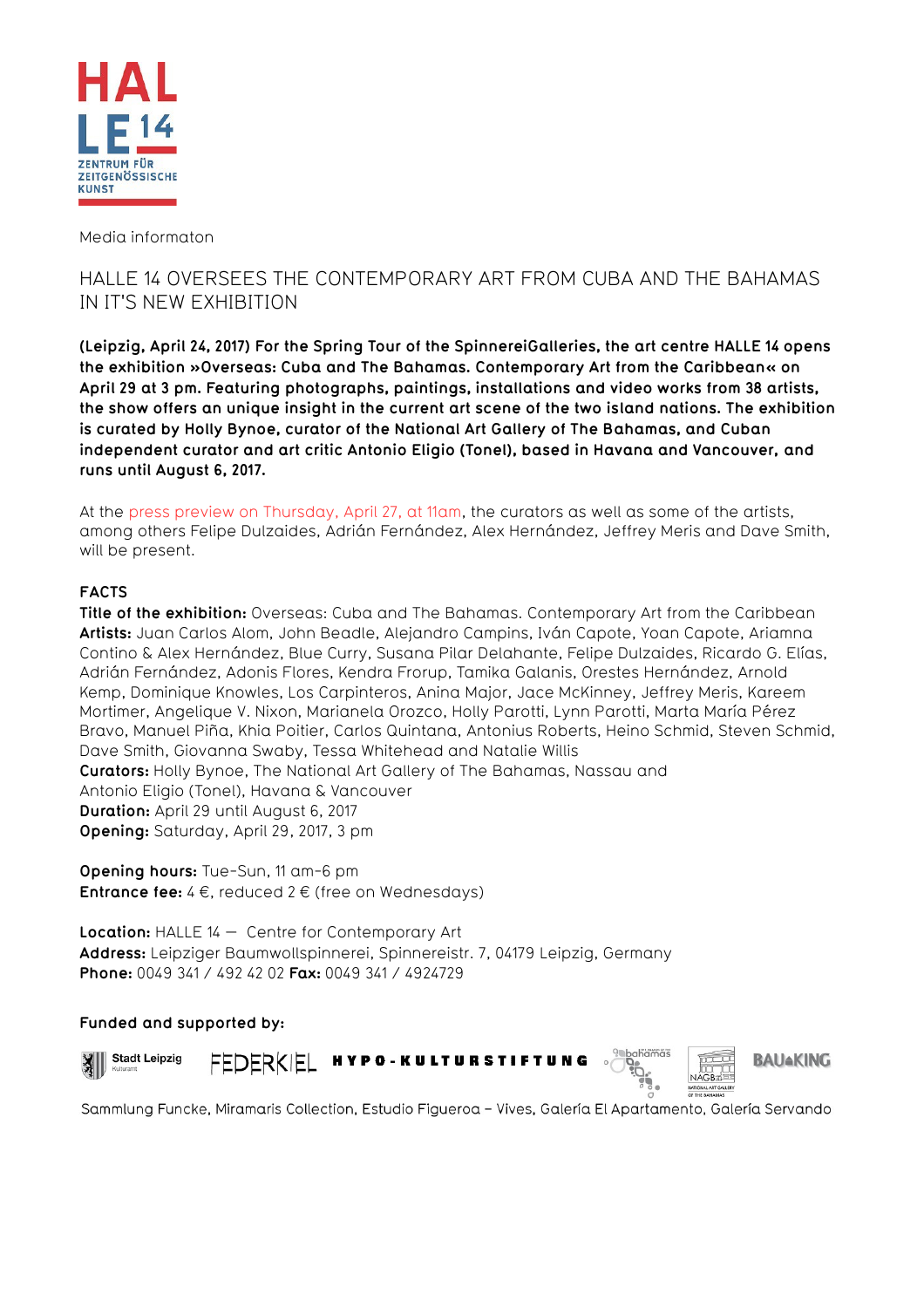### **CONCEPT**

#### **Overseas: Cuba and The Bahamas. Contemporary Art from the Caribbean**

Seen from the continental shore, islands can be mythic and idyllic places of longing. Medieval historians conjectured that the Portuguese Christians who fled from the Moors ended up on »Antilia«, the Isle of Seven Cities. After Columbus' discovery of the »New World«, the name Antilles was transferred to the archipelago off Central America.

The West Indies or the Caribbean islands are other names that carry with them expectations and a claim to dominance. The name of the Caribbean region comes from the Island Caribs (»caribes«, in Spanish) and is the result of what can be described as a cultural and linguistic misunderstanding, that took place during the first encounters between the Europeans and the indigenous people of the region. Writing in his »Journal«, Christopher Columbus identifies »cannibal« with the mythical »Cynocephalus« — dog-headed people who ate other people.

The insular heterotopias often mingle with ideas of paradise. The genre of the Robinsonade, originated by Daniel Defoe, plays out in literature an island life far from the discontents of civilization. Often these ideal worlds are overtaken by dystopias, as in Golding's »Lord of the Flies« where the elite British students fall victim to hate, envy, murder and torture on an island paradise. The happily stranded often encounter savages, mutineers, looters, or even monsters either as neighbors or found deep within themselves.

This Janus face of islands is also reflected in tourism. Palm trees, glistening beaches, turquoise seas, an ocean of old-timers, picturesquely flaking colonial facades, a carefree life — this is the stuff of holiday dreams and the main resource of the tourism industry, on which almost everything in the Caribbean depends. Of course, behind the scenes it looks different.

For centuries, the Caribbean Islands were chess pieces for competing European powers. The arrival of conquerors and explorers caused the almost total extermination of the indigenous inhabitants through massacres, famine, and illnesses. The islands became suppliers of sugar, coffee, cocoa, and cotton for a burgeoning European capitalism, and Africans were enslaved and transported to the islands as cheap labour. In the 20th century, tourism replaced the plantation economy.

Spurred by a deepening socioeconomic crisis and a dictatorial, violent regime, the 26th of July Movement led to the triumph of the Cuban Revolution. This event marked the end of a long historical period of American dominance in Cuban affairs. Cuba has existed as a socialist state for almost 60 years, outliving the entire Communist Bloc. For decades, Cubans have enjoyed a comparatively high standard of health and education within the Latin American region. That standard of living has been eroded after the disappearance of the Eastern Bloc and the ensuing, long-lasting economic crisis of the late 20<sup>th</sup> century. The stereotyping of Cuba as a place frozen in time has become a unique selling point today for affluent tourists. After nearly sixty years, the historic dispute between Cuba and the United States, including the blockade, or economic and commercial embargo is still ongoing. The resumption of diplomatic relations between these two countries, announced in December 2014, is an encouraging development.

Stretching out from the east of Florida across 700 islands (30 of which are inhabited), The Bahamas have had a contradictory history since Spanish conquest. The name originates from baja mar, meaning »shallow sea«. For a long time, pirates had their stronghold there. The privateer Woodes Rogers put an end to the stronghold on behalf of Great Britain, and so the Bahamas became a British Crown colony. In the following centuries, smuggling to the various American colonies became the preferred source of income, reaching its height during Prohibition in the United States. The archipelago's path to complete independence from the United Kingdom in 1973 was relatively peaceful. Nevertheless, Queen Elizabeth II remains the head of state of this constitutional monarchy. Daily life is marked by poverty, crime and violence, as well as low educational and health standards. An end to colonial rule did not diminish this undeniable social inequality.

The Bahamas and Cuba share a common history of colonialism and slavery, and yet they are very different, not only in their traditions and form of government (socialism and capitalism), but also in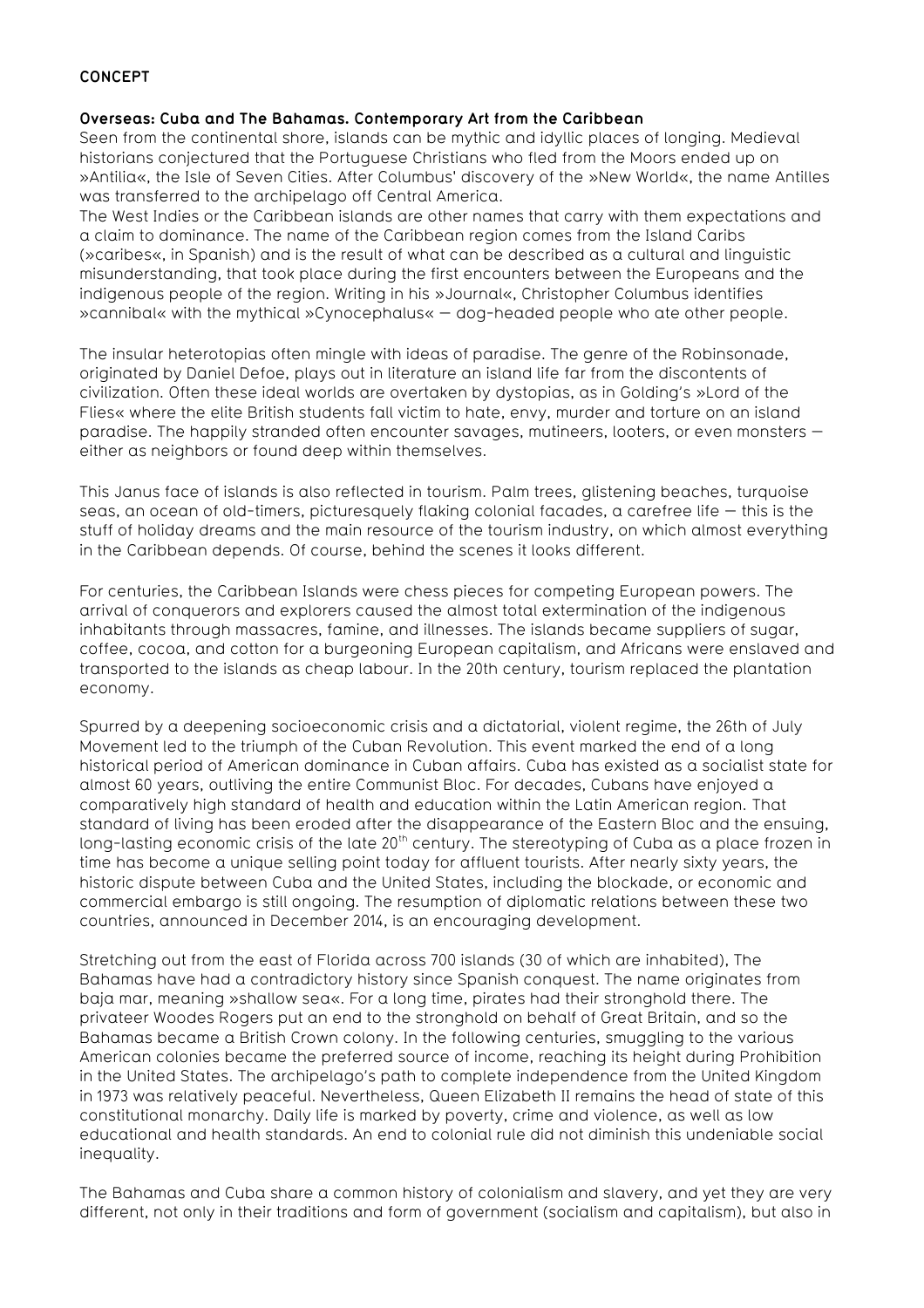ethnicity, language (Spanish, English and Creole), and religion (Christianity, West African Kongo and Yoruba cultures). African, Indigenous, Asian and European roots have developed a kaleidoscope of hybrid cultures.

Caribbean identities are as fleeting, fluid and precarious as they are layered and perplexing. This exhibition shows what it means to create contemporary art in the context of complex and, at the same time, fragile conditions in the isolation of an island, wrestling with entrenched circumstances (inequality, racism, neo-colonialism, identity crises) and often in conflict with social reality.

In collaboration with the National Art Gallery of The Bahamas curator Holly Bynoe and Cuban independent curator and art critic Antonio Eligio (Tonel), based in Havana and Vancouver, HALLE 14 brings together, for the first time, artworks — including material collages, sculptures, paintings, photography and installations — by established and emerging artists from both island nations in one show.

# **PROGRAM IN THE FRAMEWORK OF THE ART TOUR OF THE SPINNEREIGALLERIES** Opening hours: **April 29, 2017, 11 am-6 pm**

**April 30, 2017, 11 am-6 pm**

### Events at HALLE 14:

#### **April 29, 2017, 3pm**

Opening of the exhibition »Overseas: Cuba and The Bahamas. Contemporary Art from the Caribbean«, with a welcoming speech by Michael Arzt (director of HALLE 14) and an introduction in the exhibition by curator Antonio Eligio (Tonel)

#### **April 30, 2017, 2pm**

»Archipelagic Art« – Artists talk with curator Antonio Eligio (Tonel) and the attendant artists, among others Felipe Dulzaides, Adrián Fernández, Alex Hernández, Jeffrey Meris and Dave Smith

#### **April 29 until May 12, 2017**

»I don't need society« – Presentation of the school project, guided by the artists Heide Nord and Georg Weißbach

#### **IMAGE**

Download in high resolution: [www.halle14.org/presse.html](http://www.hall14.org/presse) 



Marianela Orozco Isla (Island), 2006 Digital print 66,6 x 100 cm